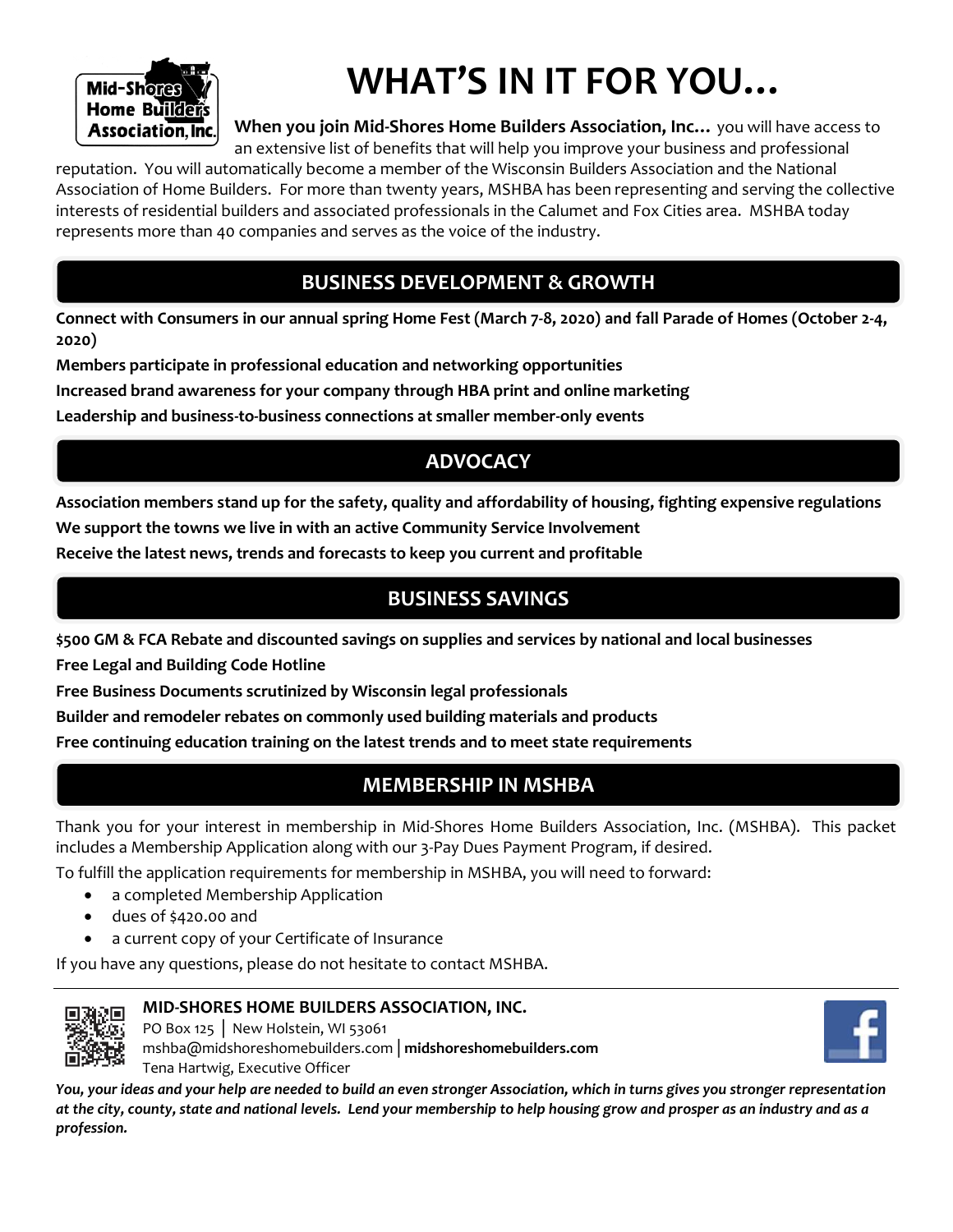

# **MEMBERSHIP APPLICATION**

**Mid-Shores Home Builders Association, Inc.**

**P. O. Box 125 ● New Holstein, WI 53061 Phone (920) 898-5030 ● Fax (920) 827-2132 [mshba@midshoreshomebuilders.com](mailto:mshba@midshoreshomebuilders.com) ● www.midshoreshomebuilders.com**

**Date: \_\_\_\_\_\_\_\_\_\_\_\_\_\_\_\_\_\_\_\_\_\_\_\_\_\_\_\_\_\_\_\_\_\_**

### **MEMBER INFORMATION**

| MEMBERSHIP DUES: ● Builder Member \$420.00   |    | MEMBERSHIP CLASSIFICATION (check one): $\Box$ BUILDER $\Box$ ASSOCIATE<br>• Associate Member \$420.00      |  |
|----------------------------------------------|----|------------------------------------------------------------------------------------------------------------|--|
| year's dues must accompany your application. |    | A current INSURANCE CERTIFICATE showing proof of liability coverage with a minimum of \$500,000 and a full |  |
| <b>REFERENCES:</b>                           |    |                                                                                                            |  |
| <b>PREVIOUS CUSTOMERS:</b>                   | 2. | 3.                                                                                                         |  |
| <b>SUPPLIER REFERENCES:</b>                  |    | 3.                                                                                                         |  |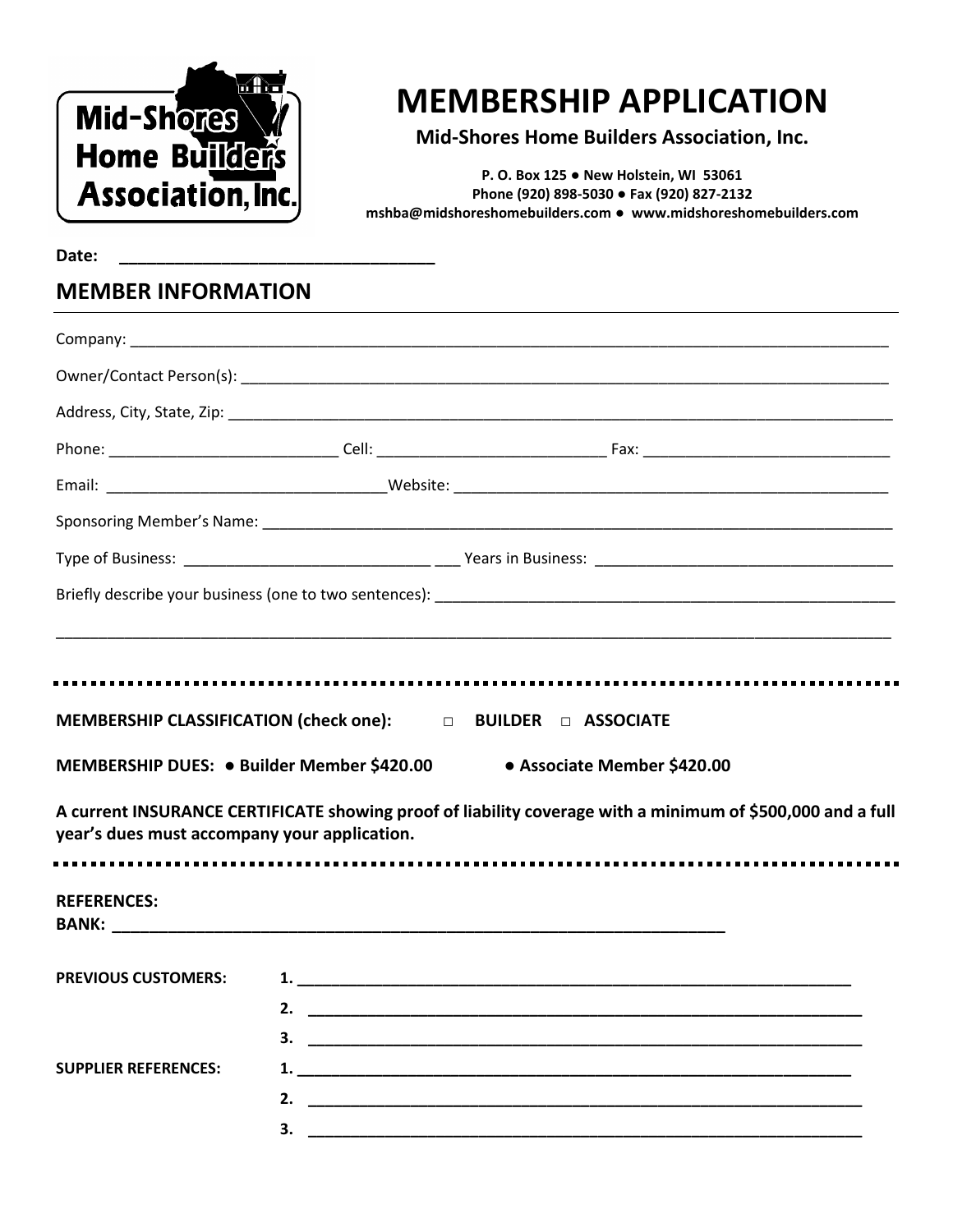

# **MEMBERSHIP APPLICATION**

**Mid-Shores Home Builders Association, Inc.**

**By signing this application, you are authorizing the Review Committee to contact the above References for additional information.**

**This application is subject to the Board of Directors' approval within 60 days of this application date. If this application is denied, a check for the application amount will be returned to the applicant.**

**The Association does not discriminate in membership on the basis of race, color, religious creed, national origin, sex, or ancestry, on the basis of age, against persons whose age is between forty and sixty-five or against qualified handicapped persons or qualified disabled veterans or veterans of the Vietnam era. No question on this application is intended to secure information to be used for such discrimination. This application will be given every consideration, but its receipt does not imply that the applicant will be accepted.**

**I agree to abide by the Constitution and By-laws of the local Association, to which the membership application is directed, of the National Association of Home Builders of the United States, with which it is affiliated, and of the affiliated Wisconsin Builders Association. A remittance of \$62.00 local, \$160.00 state, and \$198.00 national, totaling \$420.00 representing my annual membership dues in the affiliated Associations accompanies this application. Of the amount remitted, a portion shall be used as subscription for one year to all national, state and local newsletters.**

| <b>Applicant's Signature:</b> | Date |
|-------------------------------|------|
|                               |      |

**ITEMS NECESSARY TO FULFILL APPLICATION REQUIREMENTS:**

- **This APPLICATION completed, signed & dated**
- **A copy of your Certificate of Insurance**
- **Payment by check for \$420.00**

### **MEMBERSHIP REQUIREMENTS**

**Builder Memberships are available to any person who is, or has been, in the business of building or rebuilding homes, apartments, schools, commercial, industrial, or other structures normally related and appurtenant to a community, or in land development; and who subscribes to NAHB Code of Ethics and is of good character and business reputation.**

**Associate Memberships are available to any person engaged in a trade, industry, or profession related to housing and not inconsistent with the objectives of NAHB or any of its affiliates; and who subscribes to the Code of Ethics, and is of good character.**

#### **Endorsement is required from current sponsoring member.**

Dues payments to Mid-Shores Home Builders Association, Inc. are not deductible as charitable contributions for federal income tax purposes. However, dues payments may be deductible as ordinary and necessary business expenses, subject to an exclusion for lobbying activity. Because a portion of your dues is used for lobbying by NAHB and WBA, 24.7% of the total dues, or \$88.42 is not deductible for income tax purposes. Also please note that of the \$160 you pay in dues to the WBA \$30 of that portion is a mandatory donation to the Building Industry Council, a 501(C)(4) social welfare organization that, through grassroots lobbying, keeps Wisconsin residents informed of state and local regulatory issues that affect the health of the economy in Wisconsin.